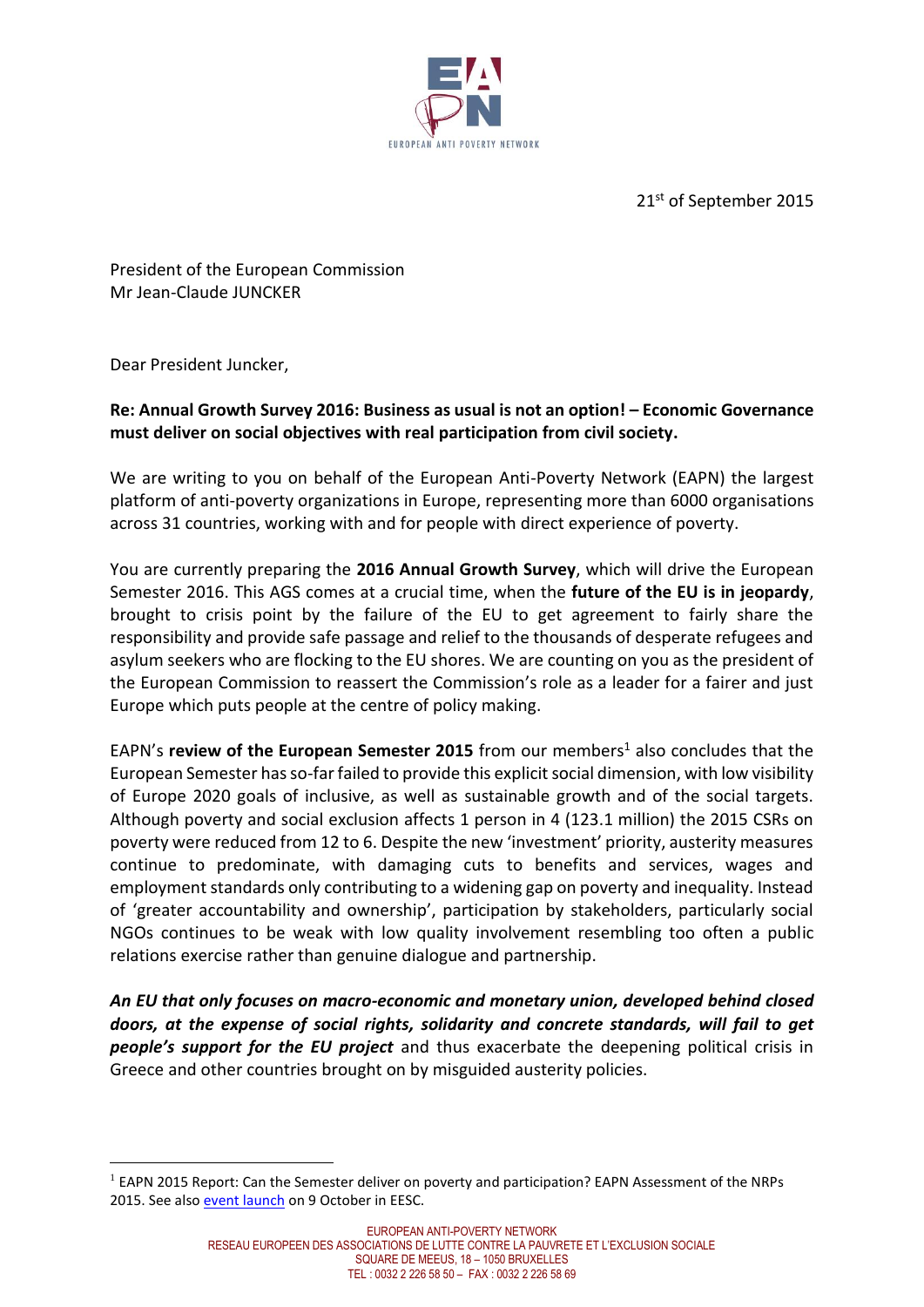In the new AGS, you have a crucial opportunity to take concrete steps to ensure that the **social dimension in the European Semester** gets a new priority, building **new accountability and participation mechanisms**.

We highlight for you our **Key Messages** arising from EAPN's assessment:

#### **Key Messages**

- **1. Ensure macroeconomic policies deliver on social objectives**
- **2. Demonstrate a strong social dimension: an integrated poverty strategy and investment in social standards**
- **3. Get serious about participation and social NGO involvement!**

### **1. Ensure macroeconomic policies deliver on social objectives**

- $\triangleright$  Put social macroeconomic objectives on a par with social objectives and at the service of social inclusion and cohesion. Europe 2020 goals/ targets restored to heart of the Semester.
- $\triangleright$  Transparent ex-ante social impact assessment carried out on all policies, including austerity measures, to ensure a coherent approach that invests in inclusive and sustainable growth and prevents negative impact on people.
- $\triangleright$  Social policy must be seen as an investment not a cost, and as a pre-requisite for high quality growth and social inclusion, combined with equitable tax/benefit systems that can redistribute wealth more fairly and reduce inequality.

### **2. Demonstrate a strong social dimension: an integrated poverty strategy and investment in social standards.**

- $\triangleright$  The Semester must demonstrate an explicit social dimension, with specific sections in the AGS and in NRP proposing policies to deliver on the Europe 2020 poverty and other social targets, with CSRs on poverty for all countries.
- $\triangleright$  Propose an integrated rights-based anti-poverty strategy to tackle the multidimensionality of poverty for all groups, based on personalized, integrated Active Inclusion (inclusive labour markets, adequate minimum income and access to quality services) underpinned by rights to quality social protection and linked to thematic strategies for all at-risk groups.
- EU social standards must be progressed to ensure an *adequate income throughout the life cycle for all:* with priority given to EU frameworks for adequate minimum income and social protection, living minimum wages and quality jobs.

### **3. Get serious about participation and NGO involvement!**

- $\triangleright$  Effective civil society involvement at all stages of the Semester process (design, delivery and evaluation) is crucial and must demonstrate policy impact.
- $\triangleright$  A process must be launched to develop common guidelines and indicators to measure the effectiveness of stakeholder dialogue, monitored/reviewed annually through the Semester.
- Transform European Semester Officers into 'participation officers' with resources to support NGO involvement, including people with direct experience of poverty while promoting exchange of inspiring practices.